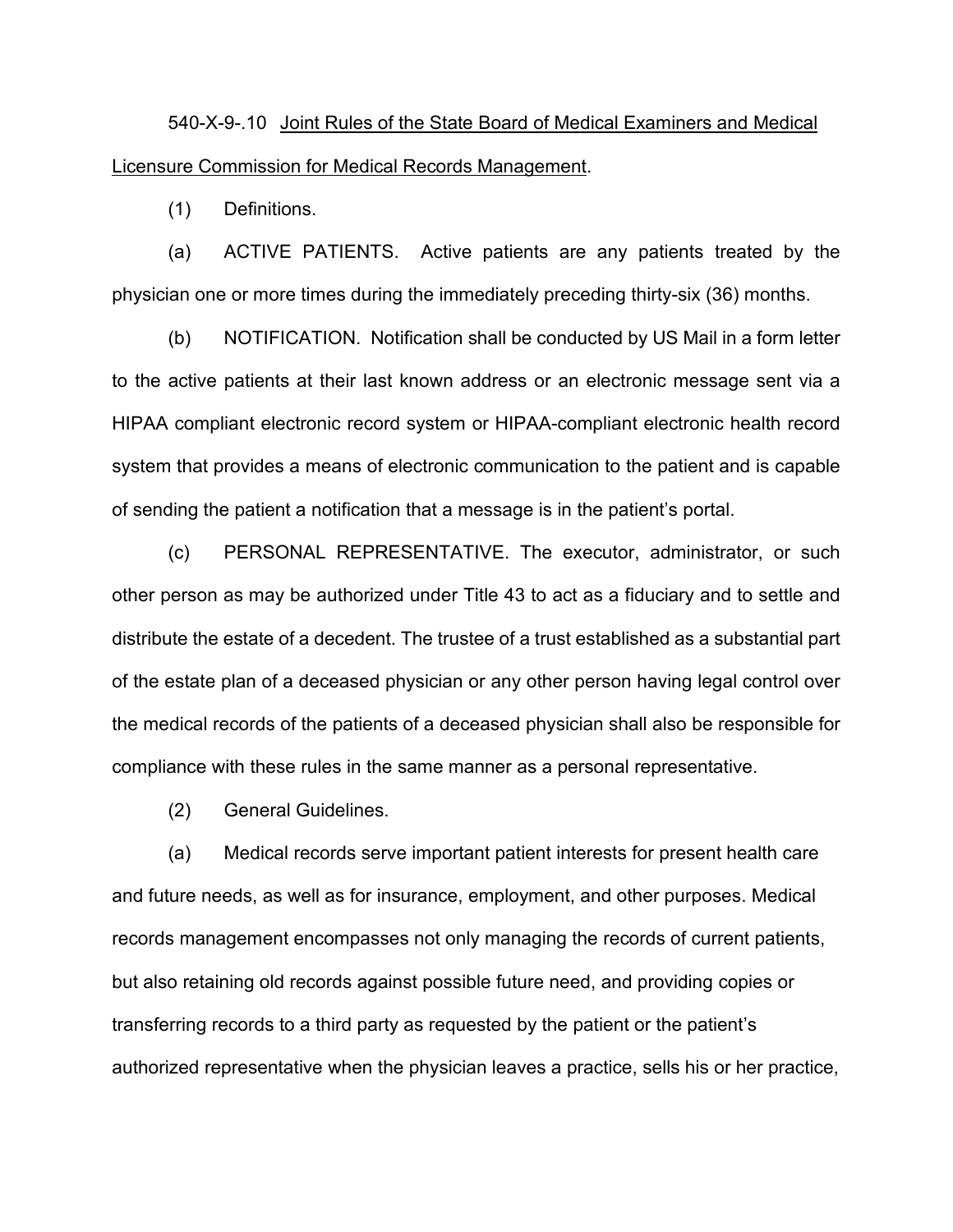retires, or dies. Medical records should be maintained by the treating physician for such period as may be necessary to treat the patient, in compliance with these rules, and for such additional time as may be indicated for medical and legal purposes.

(b) Access. On a legally compliant request of a patient or a patient's legal representative, a physician or his or her practice shall provide a copy of the medical record to the patient or to another physician, attorney, or other person designated by the patient or the patient's legal representative. A patient or his or her legal representative may authorize a physician or his or her practice, at the physician's or practice's discretion, to provide a copy of a specific portion or a summary of the medical record when the medical record is in non-electronic form and the patient or his or her legal representative knowingly waives his or her right to a copy of the full record. The cost of reproduction shall not exceed what is authorized under state and federal law. Records subpoenaed by the State Board of Medical Examiners are exempt from this subsection. Physicians charging for the cost of reproduction of medical records should give primary consideration to the ethical and professional duties owed to other physicians and their patients and waive copying charges when appropriate.

(c) Retention of Medical Records. Medical records shall be retained for a period of not less than seven (7) years from the physician's (and/or other providers within his or her practice) last professional contact with the patient except for the following:

1. Immunization records which have not been transmitted to the immunization registry maintained by the State Board of Health shall be retained for a period of not less than two (2) years after the minor reaches the age of majority or seven (7) years from the date of the physician's (and/or other providers within his or her practice) last professional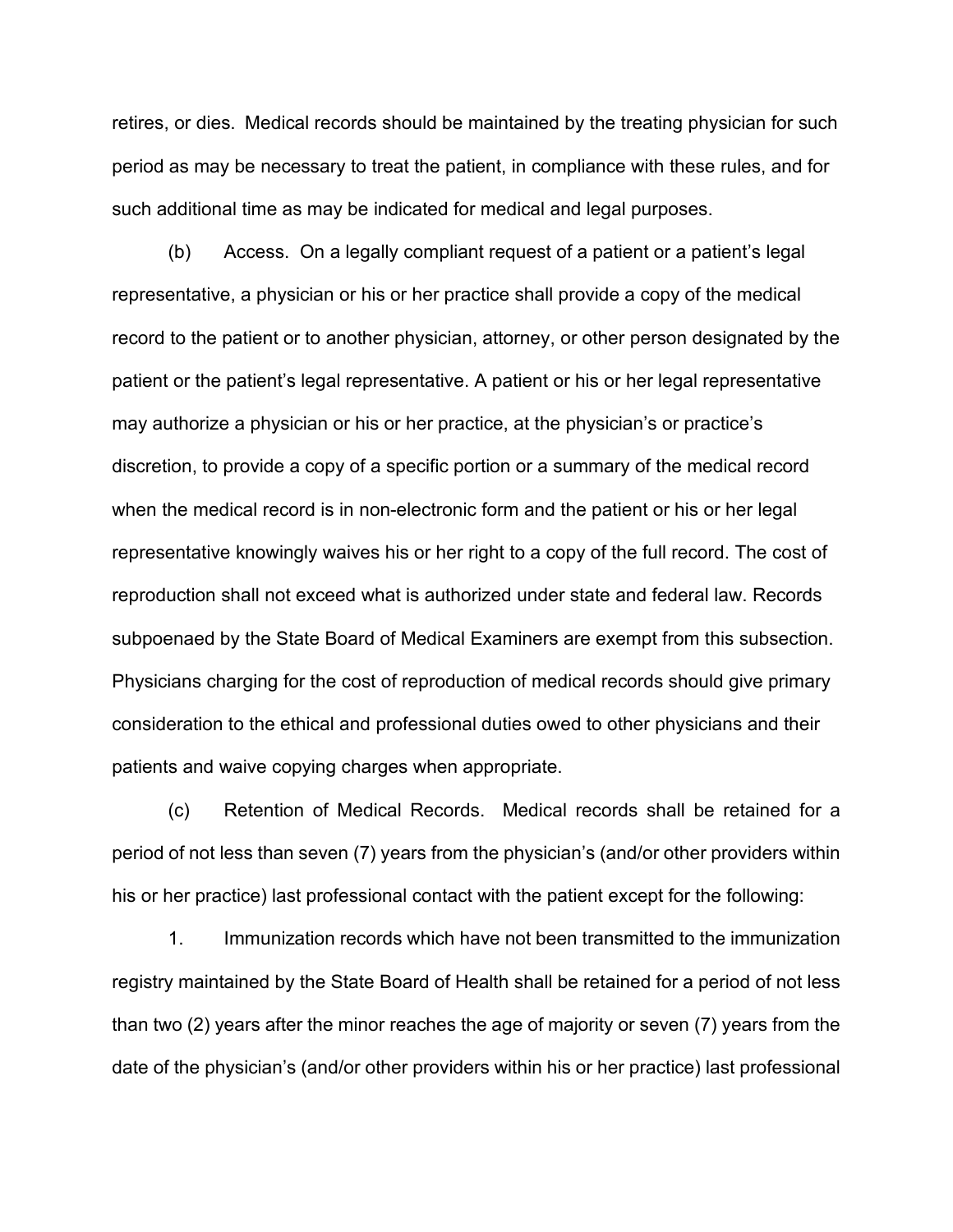contact with the patient, whichever is longer.

2. X-rays, radiographs, and other imaging products shall be retained for at least five (5) years after which if there exist separate interpretive records thereof, they may be destroyed. However, mammography imaging and reports shall be maintained for ten (10) years.

3. Medical records of minors shall be retained for a period of not less than two (2) years after the minor reaches the age of majority or seven (7) years from the date of the physician's (and/or other providers within his or her practice) last professional contact with the patient, whichever is longer.

4. Notwithstanding the foregoing, no medical record involving services which are under dispute shall be destroyed until the dispute is resolved, so long as the physician has formal notice of the dispute prior to the expiration of the retention requirement.

(d) Destruction of Medical Records.

1. No medical record shall be singled out for destruction other than in accordance with the established office operating procedures.

2. Records shall be destroyed only in the ordinary course of business according to established office operating procedures that are consistent with these rules and state and federal privacy requirements.

3. Records may be destroyed by burning, shredding, permanently deleting, or other effective methods in keeping with the confidential nature of the records.

4. When records are destroyed, the time, date and circumstances of the destruction shall be recorded and maintained for not less than four (4) years. The record of destruction need not list the individual patient medical records that were destroyed but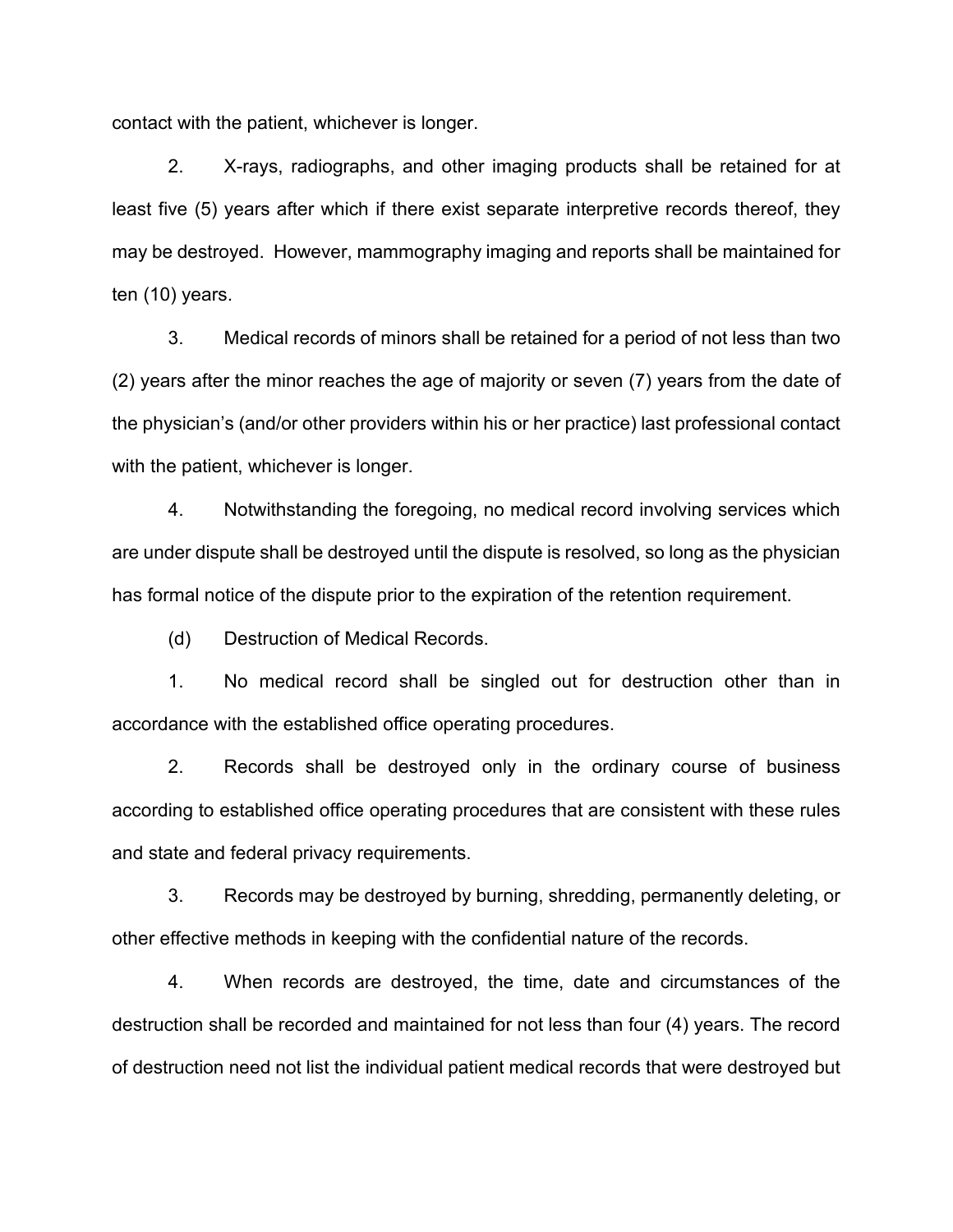shall be sufficient to identify which group of destroyed records contained a particular patient's medical records.

(e) Retention and Access by Physicians Practicing Telemedicine. Physicians who practice medicine via telemedicine have the same duty as all other physicians to adhere to these rules relating to medical records. Physicians who provide care via telemedicine must retain access to the medical records which document their delivery of health care services via telemedicine. A physician who is unable to access and produce the medical records documenting his or her practice of medicine via telemedicine upon demand for inspection or review by the Board of Medical Examiners or Medical Licensure Commission shall be in violation of Ala. Code §§ 34-24-360(2) and (23).

(3) Minimum Requirements for Patient Notification. The retirement, death, license suspension or revocation, and the departure of a physician from a practice group all create conditions under which patients must be notified of the triggering event. At a minimum, the notification to patients shall identify the physician who treated the patient, the general reason for the patient to be notified, an explanation of how the patient may obtain his or her medical records, a HIPAA authorization for the patient to complete, how long the medical records will be made available to the patient, and the intended disposition of the medical records if no instructions are received within the time provided.

(4) Disposition of Patient Medical Records. All physicians shall plan for the disposition of patient medical records in accordance with this rule.

(a) Disposition of Patient Medical Records upon Physician's Death. When a physician dies while in active medical practice, notification shall be sent by the physician's practice if in a group practice within thirty (30) days following the death of the physician.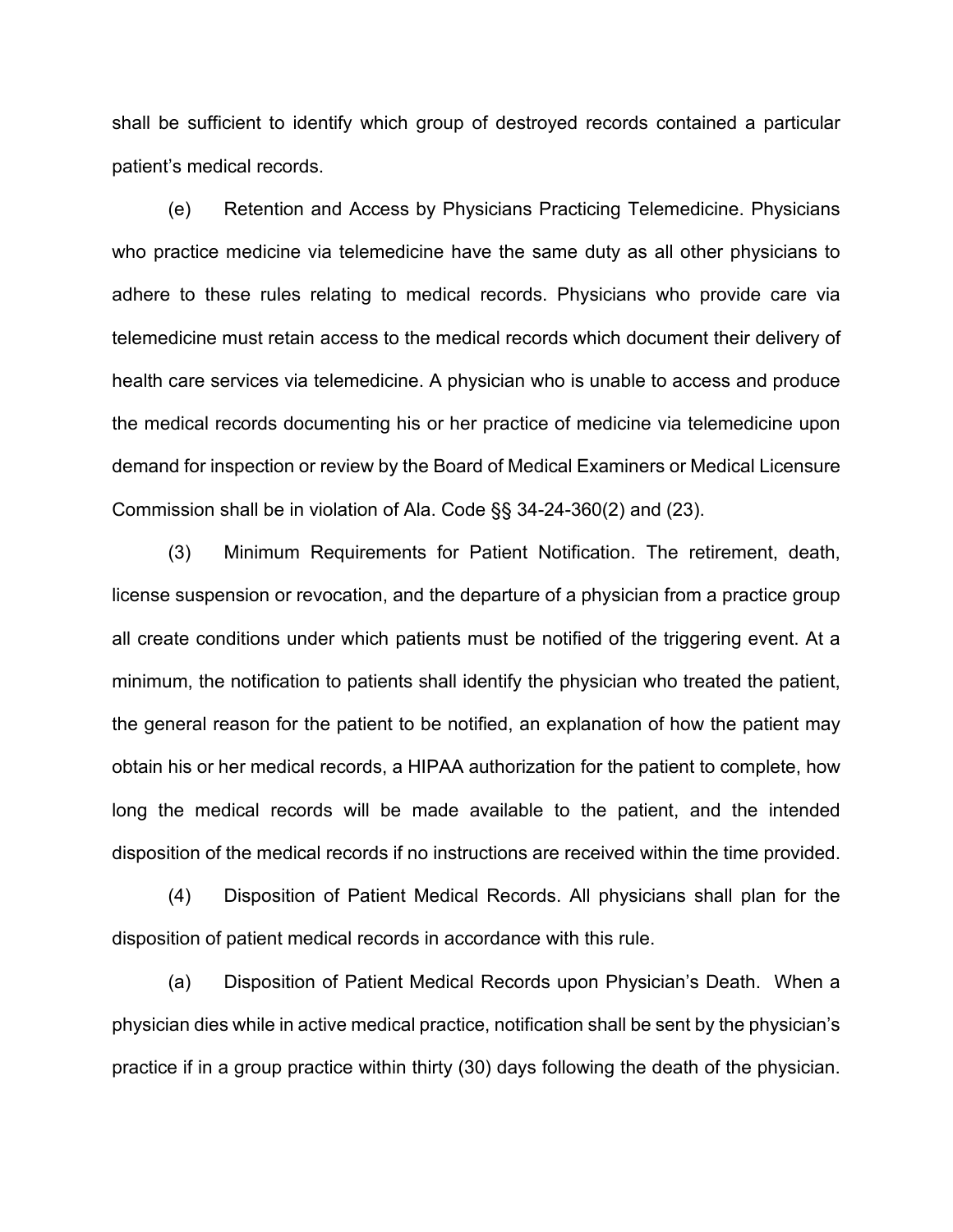If the physician is not a member of a group practice, the notice shall be sent by the personal representative of the physician's estate within thirty (30) days of appointment of an executor or administrator by the probate court to all his or her active patients. The notification to active patients shall contain a HIPAA-compliant form for the patient to sign to authorize copies of the patient's records be sent to a new physician, the patient, or the patient's representative, and shall include clear directions to the patient for submission of the form to effectuate the timely transfer of records. The party sending the notice shall bear the costs of notifying the physician's patients.

1. For physicians who are in solo practice, the physician should include compliance with these rules as part of his or her estate planning.

2. In addition to the notice requirement stated above, the personal representative of a physician's estate should take reasonable steps for all medical records to be transferred either to the custody of another physician or to a HIPAA-compliant entity that agrees in writing to act as custodian of the records. Medical records shall be maintained in custody in their original or legally reproduced form for the retention periods specified above, during which time the personal representative shall make the medical records available for transfer to the deceased physician's active patients. After the expiration of the retention period, the personal representative may dispose of or destroy the medical records in compliance with state and federal law.

(b) Disposition of Medical Records upon Physician's Retirement. When a physician retires, it is his or her, if in solo practice, or his/her group practice's responsibility to send notification of retirement not less than thirty (30) days prior to retirement to all active patients. The physician must take reasonable steps for all medical records to be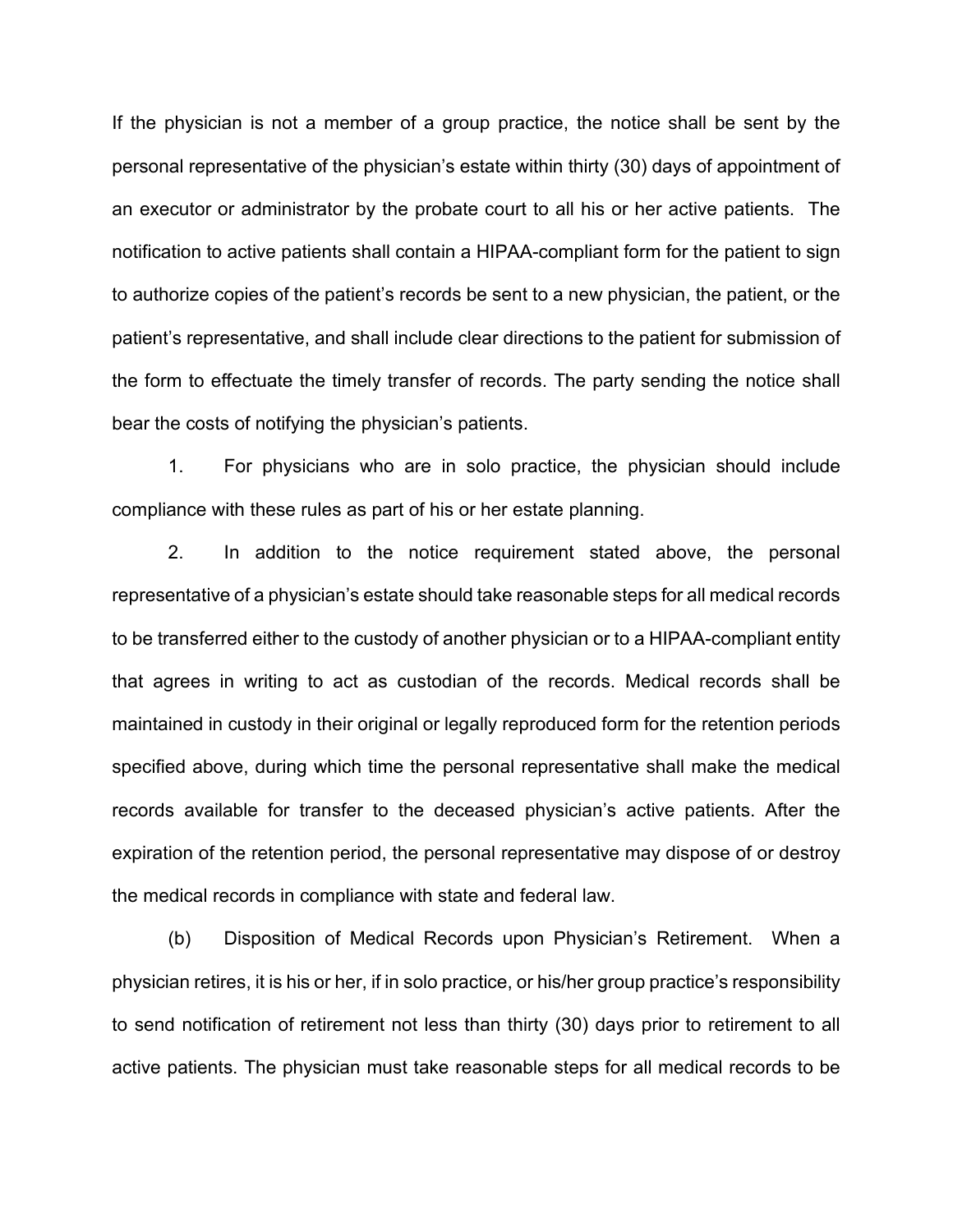transferred to the custody of his or her active patients, to another physician, or to a HIPAAcompliant entity that agrees in writing to act as custodian of the records. Medical records shall be maintained in custody in their original or legally reproduced form in compliance with the retention periods set forth in (2)(c). The notification to active patients shall contain a HIPAA-compliant form for the patient to sign to authorize copies of the patient's records to be sent to a new physician, the patient, or the patient's representative, and shall include clear directions to the patient for submission of the form to effectuate the timely transfer of records.

(c) Disposition of Medical Records upon Physician's License Suspension or Revocation. When a physician's medical license is suspended or revoked, the physician or his or her practice shall send notification of the suspension or revocation within thirty (30) days of the suspension or revocation to all active patients. The cost of sending the patient notifications shall be borne by the physician whose license is suspended or revoked. The notification must contain a copy of the Medical Licensure Commission's Order of Suspension or Revocation. The physician must take reasonable steps for all medical records to be transferred either to the custody of the physician's active patients, to another physician, a physician practice group, or to a HIPAA-compliant entity that agrees in writing to act as custodian of the records. Medical records shall be maintained in custody in their original or legally reproduced form in compliance with the retention periods set forth in (2)(c). The notification to active patients shall contain a HIPAAcompliant form for the patient to sign in order to authorize copies of the patient's records to be sent to a new physician, the patient, or the patient's representative, and shall include clear directions to the patient for submission of the form to effectuate the timely transfer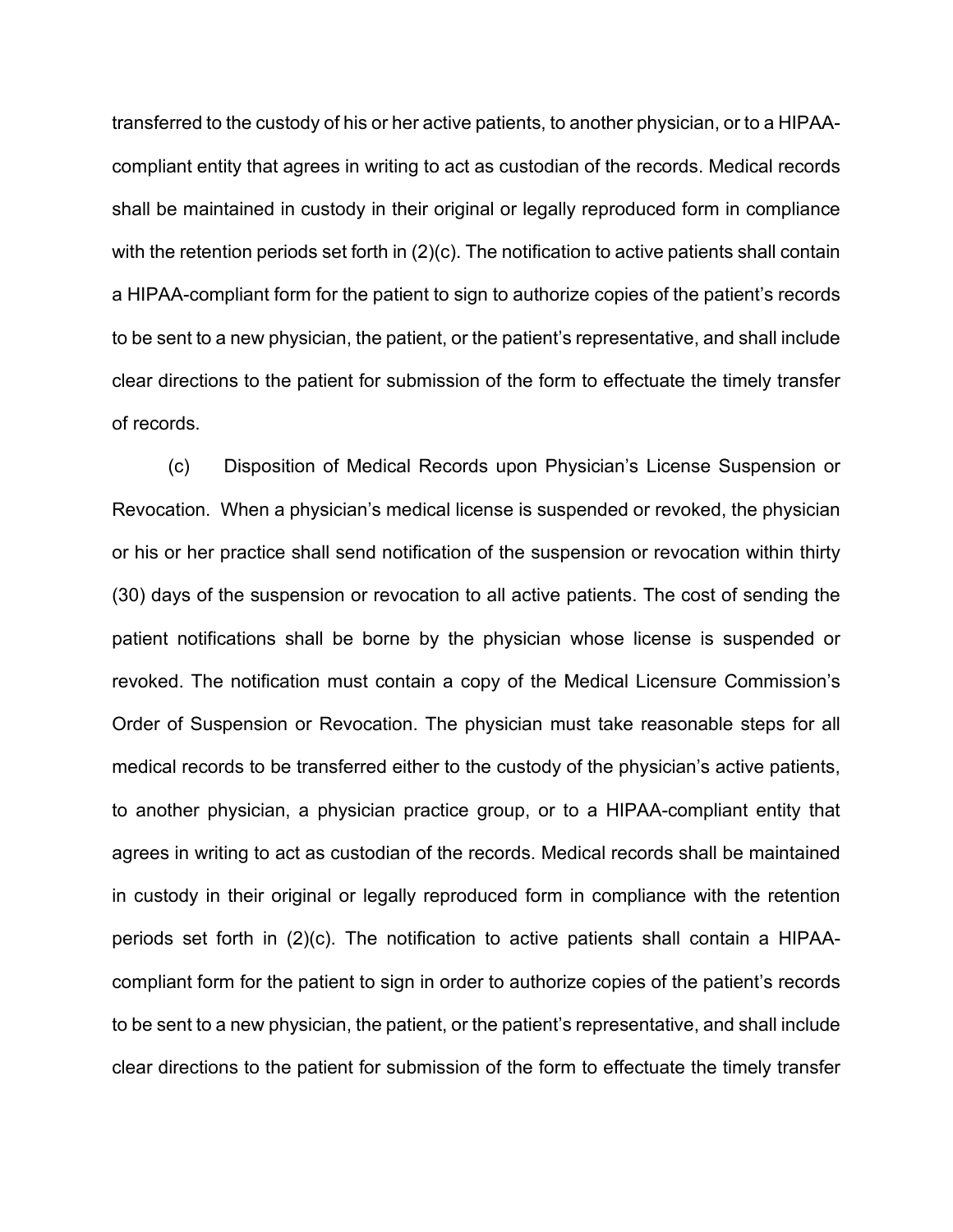of records.

(d) Disposition of Medical Records upon Departure from the Group. The responsibility for notifying patients and paying for the cost of the notification of a physician who leaves a group practice but continues to practice medicine shall be governed by the physician's employment contract with the group practice. If no contractual provision exists pertaining to medical records upon departure, and the group does not elect to notify the patients, then the departing physician shall be responsible for notifying all active patients and be responsible for the cost of such notification. Absent a contractual provision to the contrary, the party who notifies the patients of the departure shall bear the costs of notification and reproducing or transferring medical records. Patient notification, records retention, and record dispersal shall be accomplished in accordance with this rule.

1. Any provision of the physician's employment contract notwithstanding, the departing physician's active patients shall be notified of the physician's new address and offered the opportunity to have copies of their medical records forwarded to the departing physician at his or her new practice.

2. A group shall not withhold the medical records of any patient who has authorized their transfer to the departing physician or any other physician. The patient's freedom of choice in choosing a physician shall not be interfered with, and the choice of physician in every case should be left to the patient. The patient shall be informed that upon authorization, his or her records will be sent to the physician of the patient's choice.

3. Absent a contractual provision to the contrary, when the group or medical practice undertakes to notify patients of the physician's departure, the group shall bear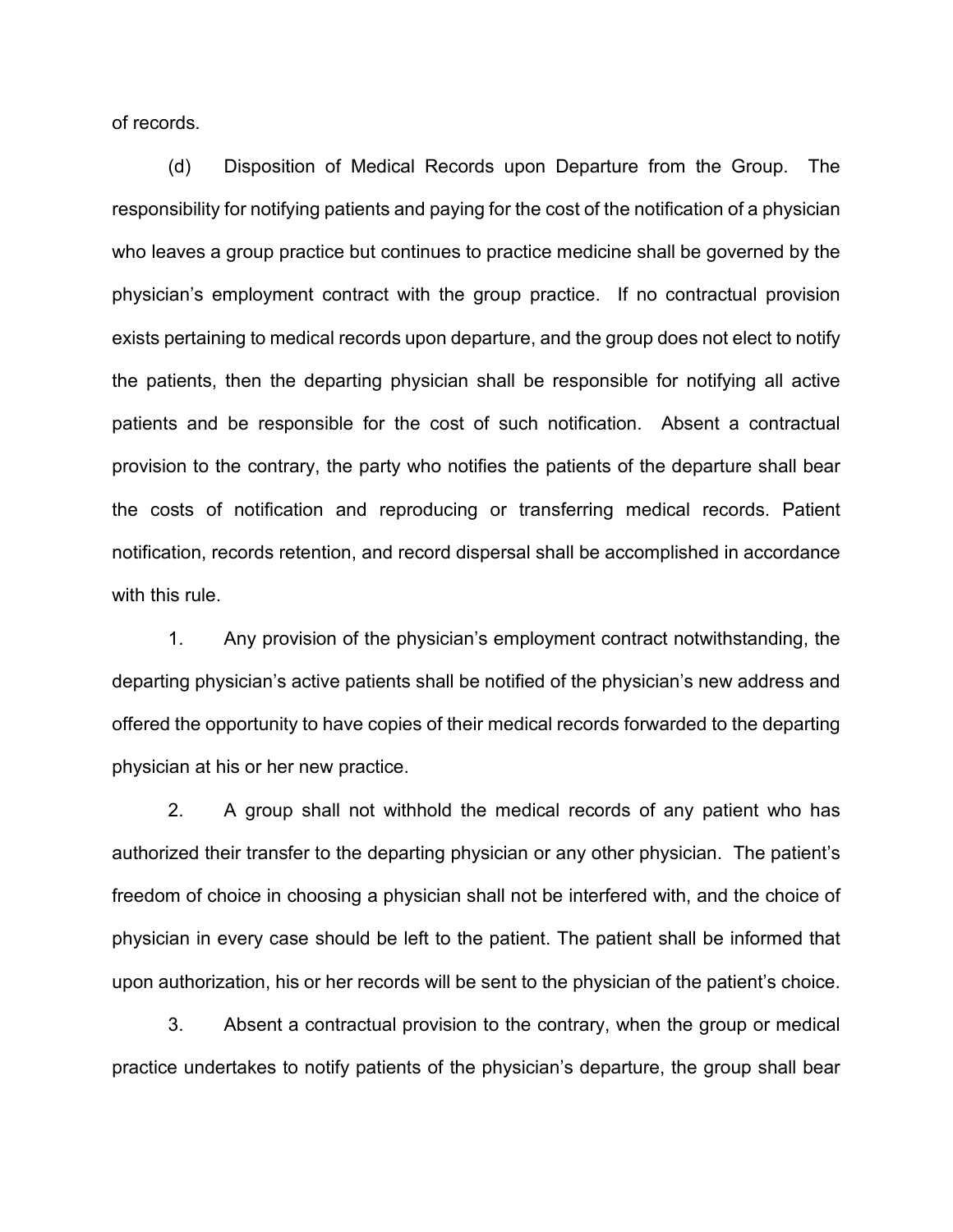the cost of notifying patients and reproducing or transferring medical records. When the departing physician is responsible for notifying patients of his or her departure, the practice shall cooperate with the physician by providing the physician a list of the active patients and their last known mailing address and contact information, and the physician shall bear the cost of notifying his or her patients and reproducing or transferring medical records.

(e) Sale of a Medical Practice. A physician, a physician group practice, or the estate of a deceased physician may sell the elements that comprise his or her practice, one of which is its goodwill, i.e., the opportunity to take over the patients of the seller by purchasing the physician's medical records. Notwithstanding the above, the sale of a physician owner's equity in a medical practice that continues to operate, and which does not constitute the sale of the entire practice, does not constitute a medical sale for the purposes of this rule. Therefore, the transfer of records of patients is subject to the following:

1. The selling physician, his or her estate, or group practice must take reasonable steps for all medical records to be transferred to another physician or covered entity or business associate operation on its behalf. Medical records shall be maintained in custody in their original or legally reproduced form in compliance with the retention periods set forth in (2)(c).

2. All active patients shall be notified within thirty (30) days of the transfer that the physician, his or her estate, or group practice is transferring the practice to another physician, group practice, or entity who will retain custody of their records, and that at their written request the copies of their records will be sent to another physician, the